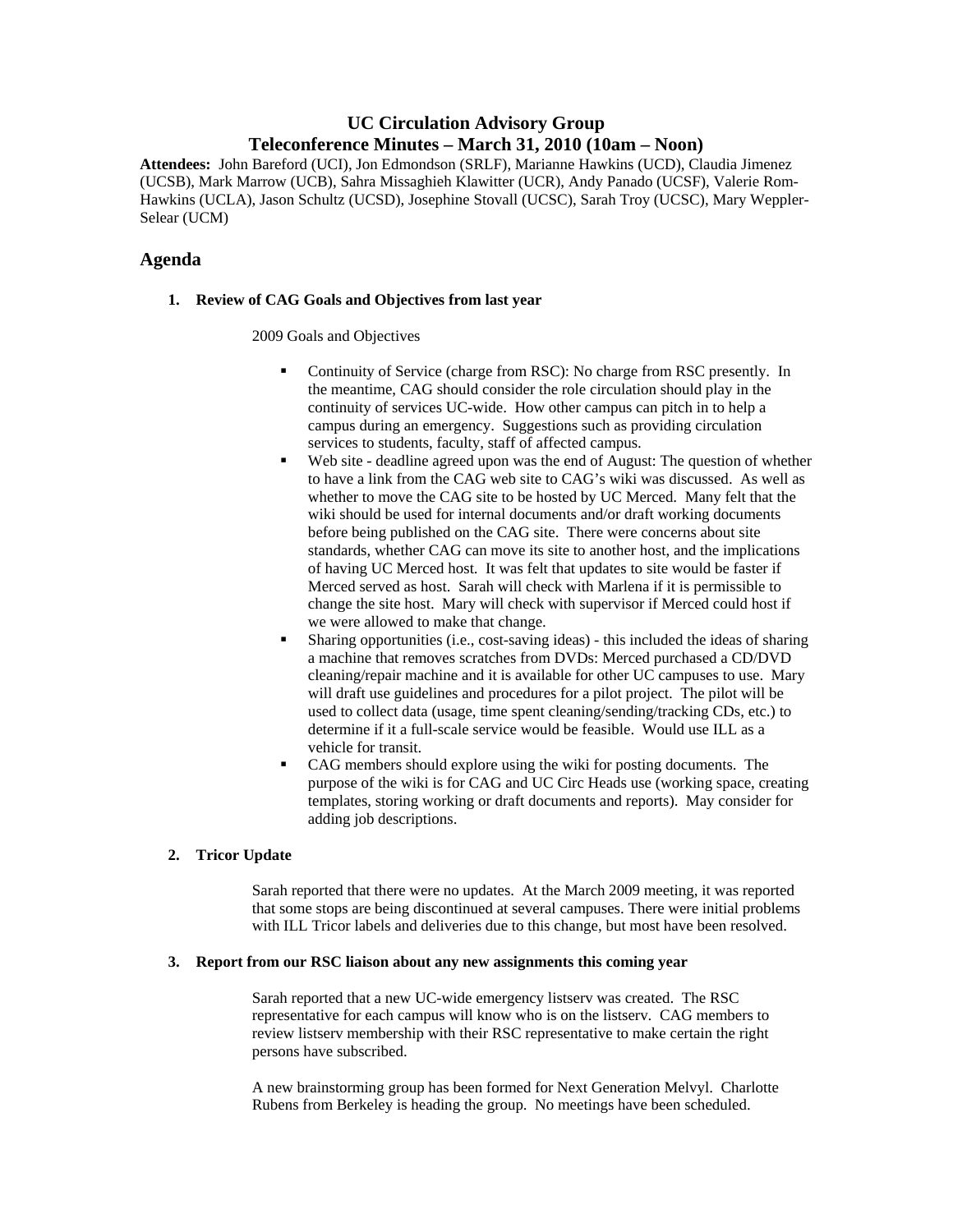Objectives for 2009-10 – continue the best practices workshops.

#### **4. Will we have a UC Circ Heads meeting next year?**

All members agreed that a face-to-face meeting would be best. To be held at Riverside. If a full face-to-face meeting could not be held, CAG would consider exploring the possibility of a northern/southern campuses meeting breakdown using videoconferencing to save money. Sarah will take comments to RSC for support of a face-toface meeting. Val and Jason will continue role of Chair and Chair-elect until the next meeting.

#### **5. Campus Updates – coping with budget cuts**

Written campus update for 2009-10 should be sent to Val for posting on the wiki.

**UCB** 

Doe Library closed on Saturdays. Subject specialty libraries originally were closed on Saturdays. However, campus found funds to keep the subject specialty libraries open on Saturdays through end of academic year 2009-10.

All library units had a reduction in staff due to retirements, VSO, START, and furloughs. Doe and Moffitt library units are reorganizing to continue providing public services in light of staff reductions. Job descriptions are being rewritten and staff are given new assignments.

All library units saw a reduction in GA allocations. Preference is given to workstudy students before hiring someone without work-study funds.

With the implementation of Millennium, more efficient methods for renewing materials, as well as GA cost savings, Doe/Moffitt libraries ceased telephone renewals (library users may renew in person or online).

#### **UCD**

Access Services has shifted staff from Reserves to Interlibrary Loan. More ILL staff are being trained on the Circulation Desk. The Circulation Night & Weekend Leads are now responsible for Reserves in the evening until that desk closes. Night & Weekend Leads from Shields and the PSE Library are being cross-trained. Shields Library has not cut hours; during Winter final exams, hours were increased. A plan to close the Physical Sciences & Engineering Library has been put on hold pending a study by a campus-wide committee not yet appointed. The GA budget, which was cut last fiscal year, remains steady for Circulation. A more complete report including the medical libraries will be submitted later.

**UCI** 

Using tier approach to hours.

Staff reduction (lost building manager position, able to hire for night supervisor)

**UCLA** 

Acquisitions budget was reduced.

Hiring freeze (except if need is critical)

Reduced library hours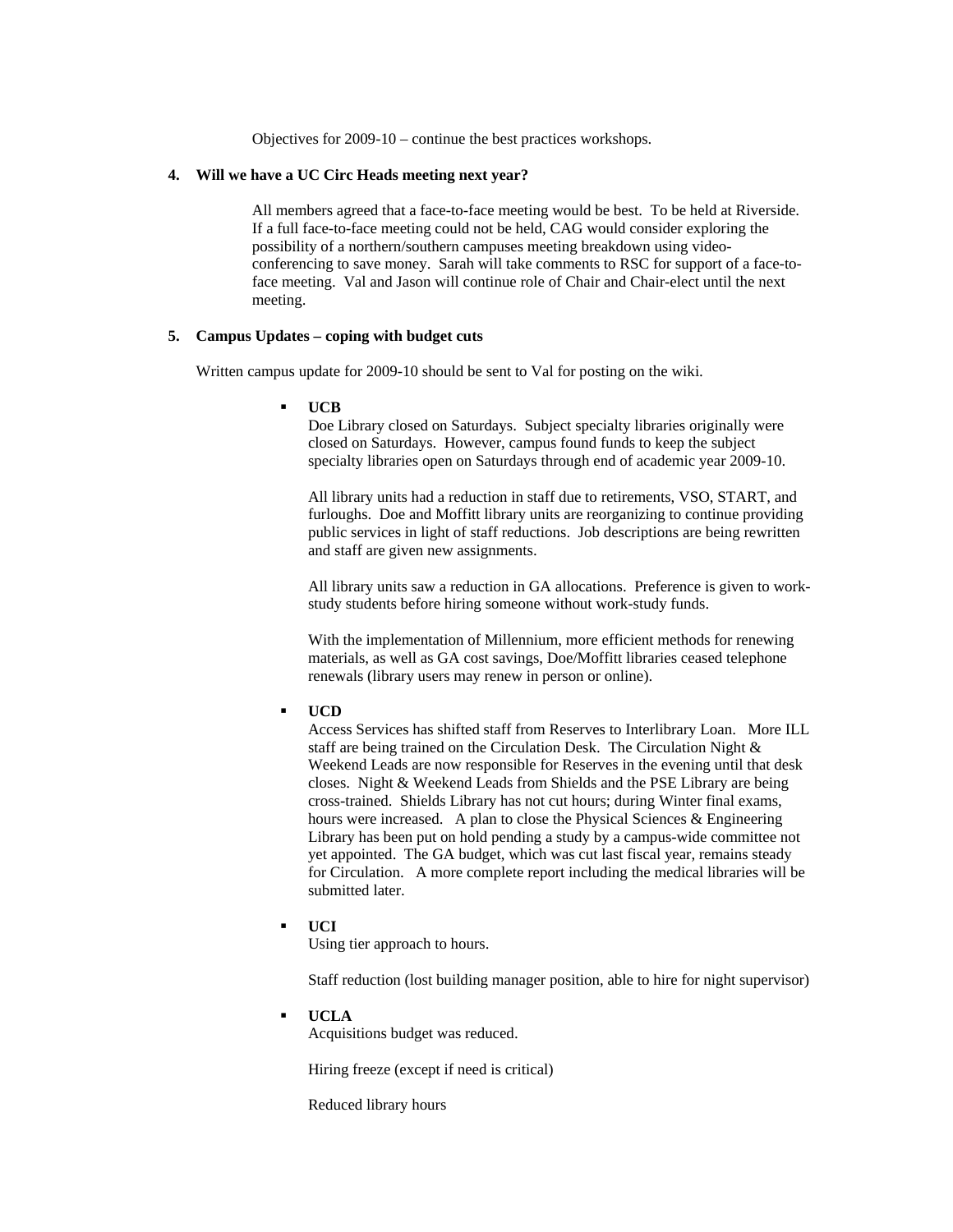Committee formed to study possibly closing some branches

**UCM** 

Reduction in the number of circulating laptops due to aging and replacement funds (originally had 200 laptops for loan, down to 90).

#### **UCR**

Withdrew from the LINK+ consortium.

Reduced hours – cut by 17 hours per week during the quarter. The Rivera Library now closes at 10pm Sunday – Thursday instead of midnight, and the Orbach Science Library is closed on Saturdays. However, we have managed to retain 24-hour finals in the Orbach Science Library this year through a financial partnership with the Associated Students of UCR.

Orback Science Library is no longer offering reference services on the weekends.

Reduced GA

Limited acquisitions budget.

Reorganization of Circulation/Reserves – consolidating jobs and re-writing job descriptions. Reorganization of Interlibrary Loans – consolidating to one unit and closing service desks.

All Access staff trained on Circulation/Reserves desk functions and working 1-3 hours per week on desk.

Added new services, such as paging for available materials, which is impacting staff workload

Any staff computers not in use (vacant positions) are being pulled to replace public workstations.

**UCSD** 

Some hour reduction.

Consolidation of services (circulation desks and ILL units).

**UCSF** 

Reduced hours

Staff cross-trained and services consolidated.

Plans to have self-service hold shelves and the possibility of open reserves.

**UCSB** 

Staff reductions. GA reduced (has an impact on shelf-reading).

Circulation staff are now processing reserves. Library users are now able to book reserve materials online.

Staff sharing across units when needed.